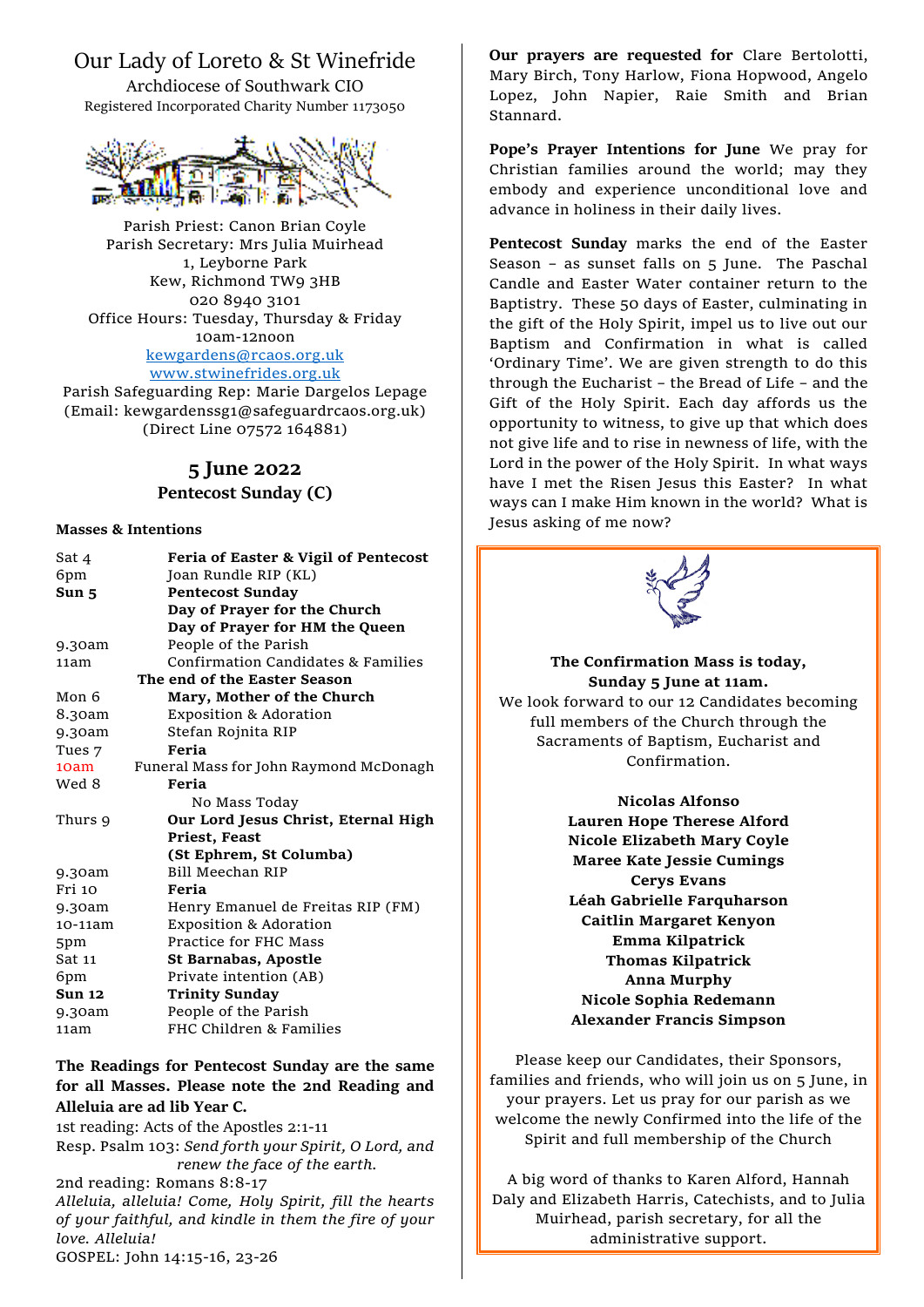#### **Her Majesty The Queen, Platinum Jubilee Weekend. At all Masses this weekend we will pray together the following prayer for Queen Elizabeth II:**

Almighty God, we pray, that your servant Elizabeth, our Queen,

who, by your providence has received the governance of this realm, may continue to grow in every virtue, that, imbued with your heavenly grace, she may be preserved from all that is harmful and evil and, being blessed with your favour may, with the royal family, come at last into your presence, through Christ, who is the way, the truth and the life and who lives and reigns with you in the unity of the Holy Spirit, God, for ever and ever.

Amen

**The National Anthem** After the Blessing and Dismissal at all Masses this weekend the first verse of the National Anthem will be sung in recognition of Queen Elizabeth II's 70 years of witness and service to the United Kingdom and the Commonwealth: *God save our gracious Queen!*

*Long live our noble Queen! God save the Queen! Send her victorious, Happy and glorious, Long to reign over us, God save the Queen.*

**Cycle of Prayer in Ordinary Time after Easter (Summer):** [1] for a deeper understanding between Christians and Jews; [2] for those who suffer persecution, oppression and denial of human rights, especially on 22 June, the Feast of Sts John Fisher and Thomas More; [3] for Human life, especially on the third Sunday in June, the Day for Life; [4] for Seafarers, especially on the second Sunday in July, Sea Sunday; [5] for Europe, especially on the Feasts of St Benedict, St Bridget and St Teresa Benedicta of the Cross, Patrons of Europe.

**Please pray for the repose of the souls of** [1] John Raymond McDonagh, whose Funeral Mass is here on Tuesday 7 June at 10am and [2] Brendan Caulfield, whose Funeral Mass is here on Thursday 23 June at 10.15am. Please also keep their families in your prayers.

**Readings at Mass during Ordinary Time:** 10th Week, ferial cycle 2. We are still in Year C of the Sunday readings. Divine Office, vol 3, psalter wk2.

**My Day by Day booklet** From June 2022 the price is £1.15 per copy.

**Apologies: World Communications Sunday** was last Sunday. I failed to arrange for the basket collection for the general offertory and the 2nd collection which supports the work of the Catholic Communications Network (CCN). The baskets are out this week and you might like to give to the CNN.

**Masses During June** The 9.30am and 11am Sunday choirs will combine for the 11am Masses on 5, 12 and 26 June for the Confirmation and First Holy Communion Masses. The organ will continue at the 9.30am Masses but there will be less singing.

**Masses During July** Fr Tom Ryan will celebrate the 6pm Mass on 2 July as I will be at an Ordination. I will also be at an Ordination on 9 July. I have not been able to find a supply priest for that day. There will be NO 6PM MASS on Saturday 9 July. However, there are 3 Masses on Sunday 10 July: 9.30am and 11am and Mass at 3pm organised by the SVP for the Anointing of the Sick – all are welcome. I am away at my niece's wedding on 16 July. Masses that weekend will be covered by the annual Mission Appeal priest.

**Masses During August** Many parishioners are away in August and the choirs, too, will be resting. We will have two weekend Masses during August: Saturday 6pm and Sunday 10.30am. Please note the Sunday morning time. Weekday Masses as usual.

**Junior Church** We need more volunteers to help if we are to maintain Junior Church on Sundays during term-time. Two of our current volunteers will be moving from the parish in the near future. No Junior Church today, 5 June (Half Term).

**First Holy Communion Masses** are on 12 & 26 June at the 11am Masses. Please note there is no FHC Mass on 19 June. Rehearsals for FHC Masses: 5- 6pm on Friday 10 June and Friday 24 June. Please keep the children and their families in your prayers. The Eucharist is the greatest gift.

**Coffee Mornings/Cheese & Wine** Thank you to all who have volunteered to help at the coffee mornings which will resume this summer. The first coffee morning will be after the 9.30am Mass on **Sunday 19 June**. The next one will be held after the 11am Mass on **Sunday 31 July**. On **Saturday 24 September** there will be cheese & wine after the 6pm Mass. We are excited to resume socialising and very much look forward to seeing you all there. If you are interested in joining the volunteer team please ring Mimi Harris on 07515 523786.

**Acutis Club** Next meeting is Sunday 12 June at 4.30pm.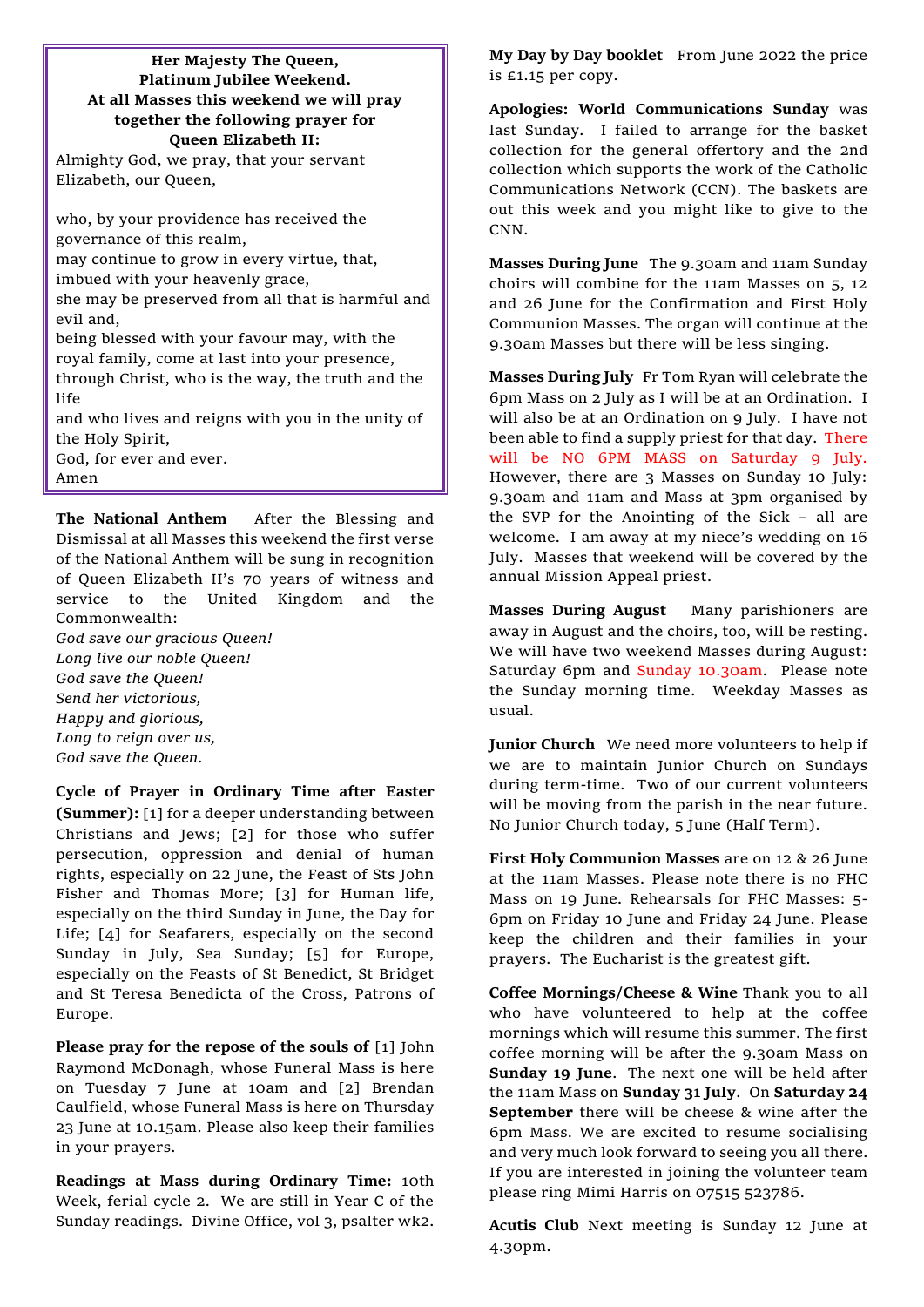**Returning to Mass in Person from Pentecost Sunday 5 June - From The Bishops of England & Wales:** *This is the bread come down from heaven* **(John 6:58).** *A beautiful hallmark of the Catholic faith is the profound desire to participate in the Holy Mass and share in the Eucharist. We do so with deep gratitude and joy. The Eucharist gives the Church her identity – "The Eucharist makes the Church, and the Church makes the Eucharist." It enables us to worship Almighty God, to support each other on our journey of faith, and to be a visible sign of faith in the world. This hallmark is supported and strengthened by the precept that our fundamental Christian duty is to worship God by participating in the celebration of Mass. Attending Mass on Sundays and Holy Days is the greatest of all privileges, sometimes referred to as 'the Sunday Obligation'.*

*We understand there will still be some members of our congregations who, for reasons of health, do not feel safe enough to return to Mass. It has always been the understanding of the Church that when the freedom of any Catholic to attend Mass in person is impeded for a serious reason, because of situations such as ill health, care for the sick or legitimate fear, this is not a breach of the Sunday Obligation.*

*In the Holy Sacrifice of the Mass, the Lord's Supper, the Lord Jesus entrusted to us the precious gift of Himself. With humility, we glory in being a Eucharistic people for whom attendance at Mass is essential. Looking forward to the forthcoming feast of Pentecost, we now invite all Catholics who have not yet done so to return to attending Mass in person.*

*As the Church needs the witness of the presence of each person, so too each believer needs to journey in faith and worship with their fellow disciples. Nourished by our encounter with the Risen Lord Jesus, fed with His Word and His Body and Blood in Holy Communion, and supported by the presence of each other, we receive strength week by week, to serve the Lord and glorify Him with our lives.*  Approved by the Plenary Assembly of the Bishops' Conference, Friday 6 May 2022.

**Sunday Mass** Many of us of a certain age are familiar with the Church precept of participating at Mass on Sunday (the Sunday Obligation). It was not always explained to us as an act of love – celebrating together the Eucharist, hearing the Word of God and receiving the Bread of Life in Holy Communion. As in many areas of life, Obligation/ Duty takes on a new meaning when lived in Love. It is not so much that we have to do something, rather we want to do it. But this does require reflection and effort on our part: if the Mass is truly central to our lives, why would we not want to celebrate together on Sunday, the Day of Resurrection? This weekend we are celebrating the Platinum Jubilee of HM The Queen: on one level 70 years of Duty, but, more importantly, 70 years of Love, Service and Witness. Obligation/Duty can be

life-giving. The Sunday Mass is truly a source of life when we come to it with hearts and minds open to God's love in Jesus Christ.

**Parish Finances** – Bank Details for Standing Orders /Gift Aid. Details are also on the parish website. **Bank:** NatWest **Account Name:** RCAS Kew Gardens **Account No**: 11721456 **Sort Code:** 60–07–20 **Reference:** \*your initial & surname\* If you have any queries please contact Teresa Chance on [kewaccounts@rcaos.org.uk](mailto:kewaccounts@rcaos.org.uk) or 07941 913282.

**Journeying Together Parish Meetings** Three priorities emerged: adult formation, children & youth, and social activities. We also need to give attention to the buildings and the fabric of the church. There will be a report to the parish at the end of June on next steps in these priority areas. Please do let me know if you would be able to help or offer advice in any of these priority areas. The final Diocesan Synthesis Report is now on our website.

**A Prayer for Peace in Ukraine** *O God of peace, who are peace itself, and whom a spirit of discord cannot grasp, nor a violent mind receive, grant that those who are one in heart may persevere in what is good and that those in conflict may forget evil and so be healed. Amen.* 

**Clearing the Garages behind Church and House** The time has come for another decluttering of the garages. If you are aware of items in the garages which need to be kept, please contact the parish office – either in person during office hours or by email: [kewgardens@rcaos.org.uk](mailto:kewgardens@rcaos.org.uk)We are aware of some things which need to be kept.

**Eileen Gregory,** formerly of Atwood Avenue and a longstanding parishioner, is keen to let us know that Fr Vincent O'Toole, a Holy Ghost Father who sometimes celebrated Mass here in the past, died in December 2021. May he rest in peace. Eileen is resident at The Burlington Care Home in Shepperton (t 01932 220338) and sends her best wishes to the parish.

**Last Chance: Wedding Anniversary Celebration Mass** Are you celebrating your 1st, 10th, 25th, 40th, 50th, 60th or any later wedding anniversary this year? Or did you last year? If so, Archbishop John Wilson invites you to join him in celebrating a Mass for married couples at 3pm on Saturday 9 July at St George's Cathedral. Book now and by doing so you will then receive a personal written invitation from Archbishop John. Children (and grandchildren) are welcome to accompany you to the Mass. But you need to act immediately: the deadline is Monday 6 June. E: [mflsw@rcaos.org.uk](mailto:mflsw@rcaos.org.uk)